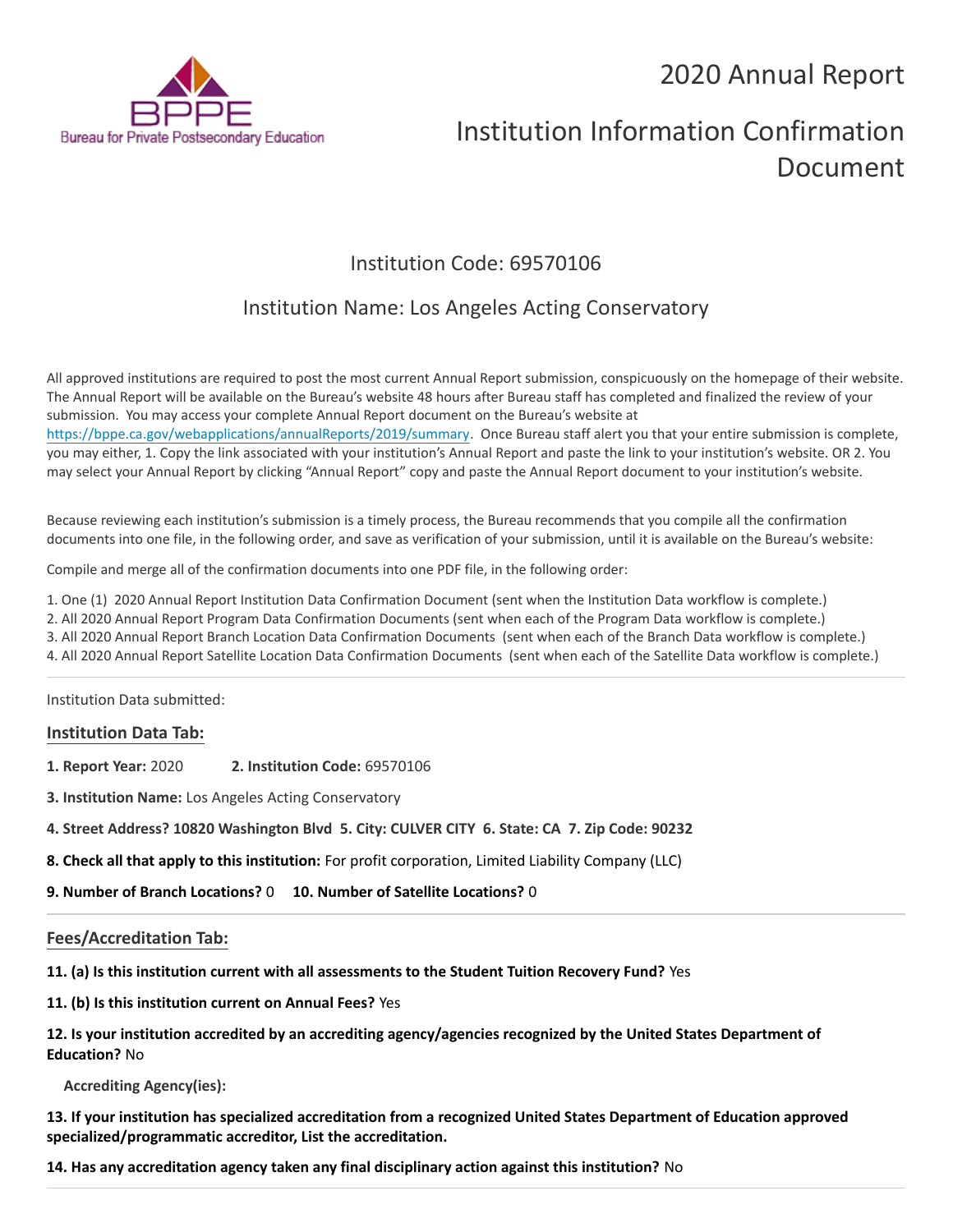## **Financial Tab:**

#### **15. Does your institution participate in federal financial aid programs under Title IV of the Federal Higher Education Act? No**

What is the total amount of Title IV funds received by your institution in this Reporting Year?

#### **16. Does your institution participate in veterans' financial aid education programs?** No

What is the total amount of veterans' financial aid funds received by your institution in this Reporting Year?

#### **17. Does your institution participate in the Cal Grant program?** No

What is the total amount of Cal Grant funds received by your institution in this Reporting Year?

#### **18. Is your institution on the California's Eligible Training Provider List (ETPL)?** No

#### **19. Is your institution receiving funds from the Workforce Innovation and Opportunity Act (WIOA) Program?** No

**20. Does your Institution participate in, or offer, any other state or federal government financial aid programs? (i.e., vocational rehab…)** : No

If yes, please provide the name of the financial aid program.

What is the total amount of any other state of federal funds received by your institution in the reporting year?

#### **21. The percentage of institutional income that was derived from public funding.** 0

**22. Does your Institution participate in, or offer any non-government financial aid programs? (i.e., private grants/loans, institutional grants/loans) : No**

**23. The percentage of institutional income in the reporting year derived from any non-government financial aid. : 0**

**24. Enter the most recent three-year cohort default rate reported by the U.S. Department of Education for this institution, if applicable.: 0**

**25. Provide the percentage of the students who attended this institution during this Reporting Year who received federal student loans to help pay their cost of education at the school.: 0**

**26. Provide the average amount of federal student loan debt of graduates who took out federal student loans at this institution. : \$0.00**

## **Offerings Tab:**

- **27. Total number of students enrolled at this institution?** 19
- **28. Number of Doctorate Degree Programs Offered?** 0
- **29. Number of Students enrolled in Doctorate programs at this institution?** 0
- **30. Number of Master Degree Programs Offered?** 0
- **31. Number of Students enrolled in Master programs at this institution?** 0
- **32. Number of Bachelor Degree Programs Offered?** 0
- **33. Number of Students enrolled in Bachelor programs at this institution?** 0
- **34. Number of Associate Degree Programs Offered?** 3
- **35. Number of Students enrolled in associate programs at this institution?** 19
- **36. Number of Diploma or Certificate Programs Offered?** 2
- **37. Number of Students enrolled in diploma or certificate programs at this institution? 0**